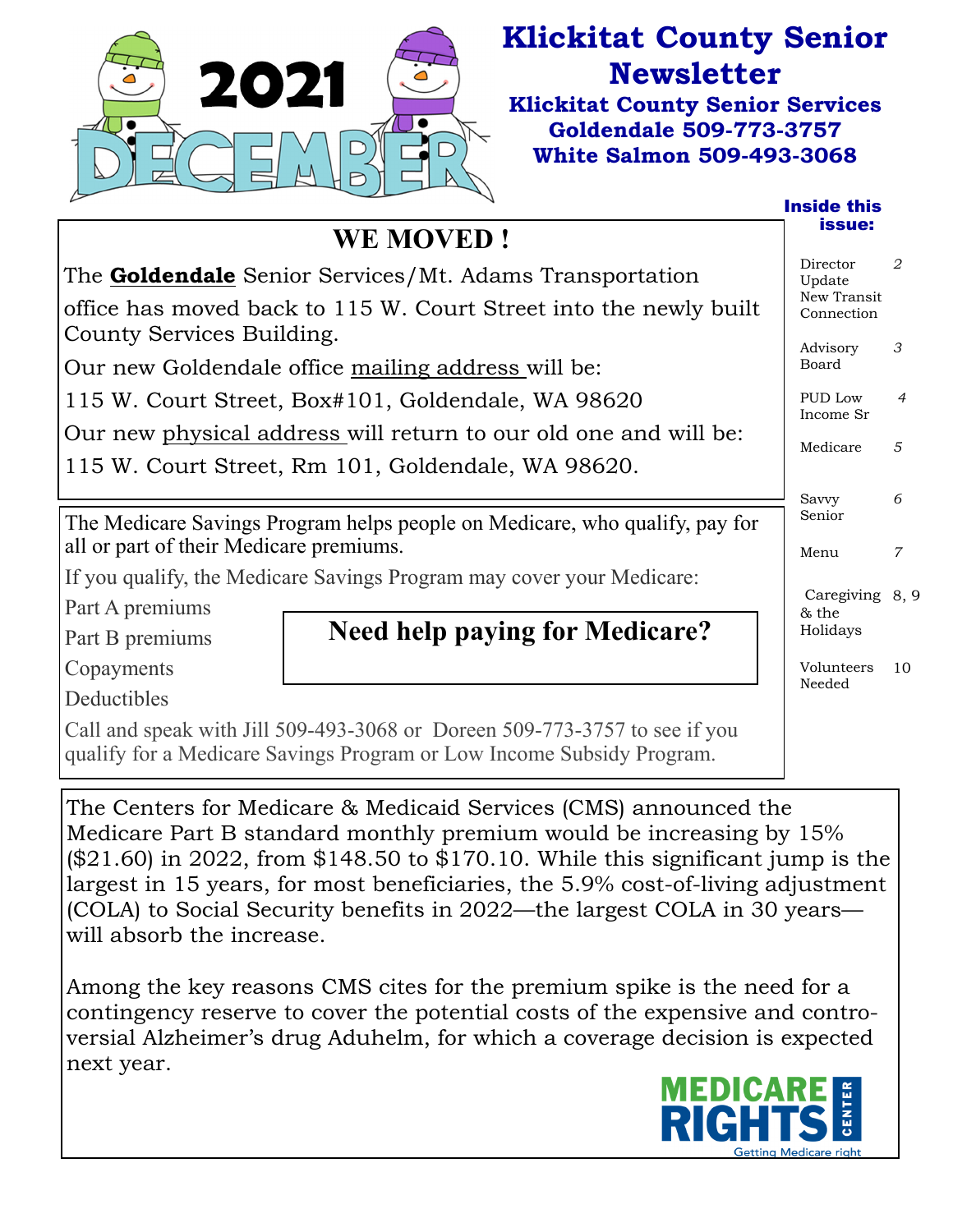

Message from Klickitat County Senior Services Director –Sharon Carter

# Happy Holidays to all!

As another year draws to a close our senior congregate meal programs remain closed but Jacky and Pam as well as our wonderful volunteers busily work to make and deliver nutritious meals on wheels.

We miss getting together and socializing but we need to be cautious with our re-opening as the COVID-19 community transmission rates are still in the High Category.

My hope is that we will be able to reopen in early  $2022$  — we should know more about a specific date as we get into the new year.

In the meantime our offices are open and we are still available by telephone and for in person one-on-one appointments for assistance with PUD low income discount applications, help with applying for other state programs and services. We are also working to recruit a Volunteer Coordinator under a new grant that we will be developing volunteer support service to help seniors throughout Klickitat County.



There is a new transportation connection which is available between Klickitat County and Skamania County.

On November 3rd Skamania County Transit started a new route that stops at the Bingen Park & Ride. Currently it stops 3 times a day Monday through Friday.

Anyone that would like to get to Skamania County, Cascade Locks, or Vancouver can now catch the Mt. Adams fixed route bus to the Bingen Park and Ride and then get on the Skamania County Transit Bus which can get you to Carson, Stevenson, Cascade Locks, North Bonneville, and Vancouver.

Purchase a GOrge 2022 Annual Pass for \$40 and you can ride on Mt. Adams Transportation, Skamania County Transit, Columbia Area Transit, LINK fixed route services with this pass or you can pay cash on each service which ranges from \$1.00 to \$1.50 for each boarding. Passes can be purchased online or at any of the transit agency offices.

More information and schedules can be found at gorgetranslink.com or by calling Mt. Adams Transportation Services 509-493-4662 or Skamania County Transit at 509-427-3990.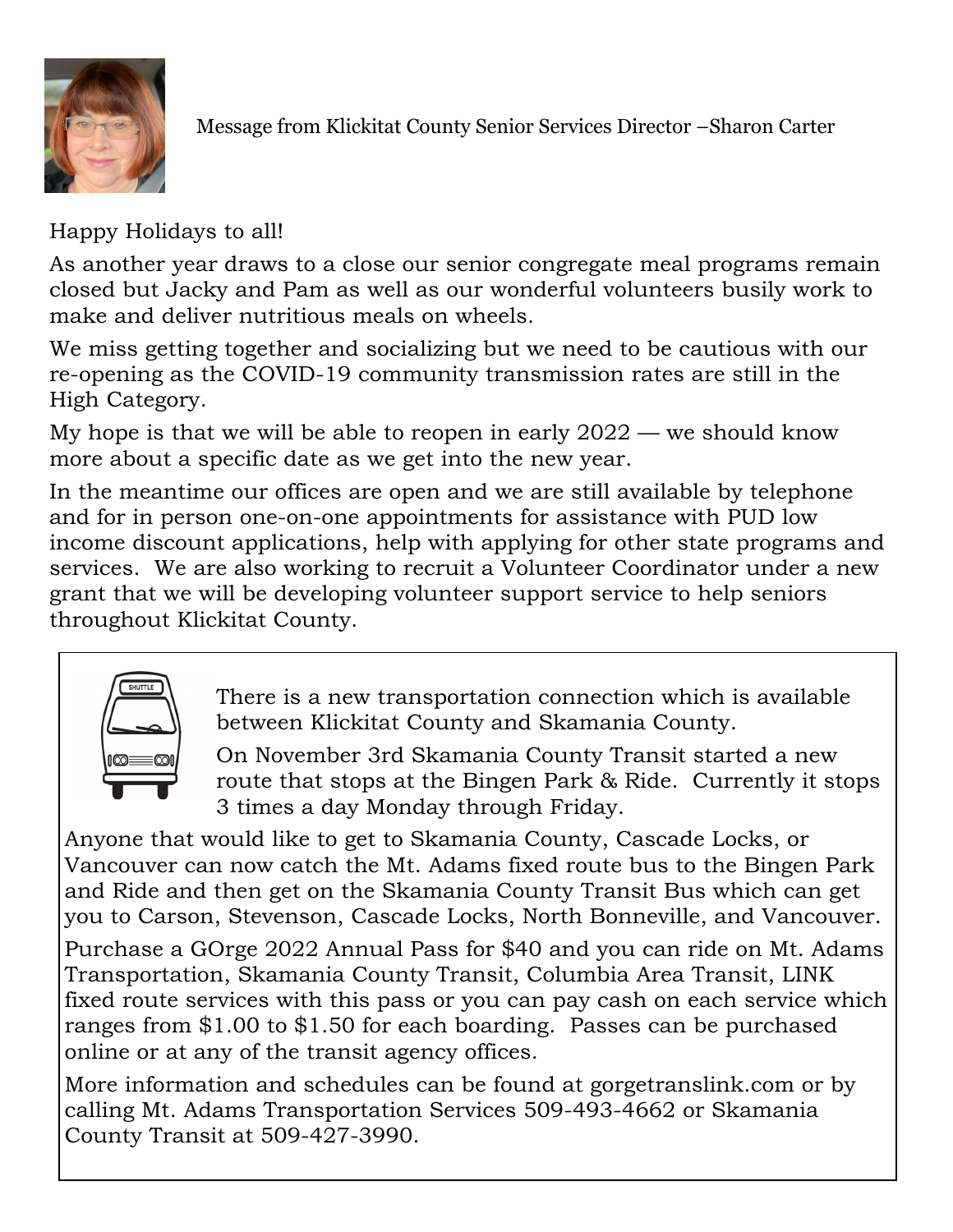The Klickitat County Senior Advisory Board currently holds a regular monthly meeting on the 1st Friday of each month at 10:30am.

Our 2022 meeting schedule and locations as well as a Zoom link to attend remotely will be posted in our January newsletter and on our website. The public is welcome. Masks/face coverings and distancing are REQUIRED for in person attendance. If you would like more information please contact: Sharon Carter, Director at 509-773-3757 or 509-493-3068 or email at sharonc@klickitatcounty.org.

## Member Needed for Klickitat County Senior Advisory Board

The Klickitat County Senior Advisory Board is a Board of Klickitat County residents who are appointed by the County Commissioners. Members are appointed from each commissioner's district. At least 51% of the Advisory Board members must be over 60 years old.

The purpose of the Senior Advisory Board is to represent the interests of the senior citizens of Klickitat County, and assure that proper program planning, budgeting, administration, and evaluation are carried out for the best interest of the Klickitat County Senior Citizens.

The Advisory Board provides advice and guidance in program and policy matters to the Director of Senior Services and/or the Board of County Commissioners at their request.

The Advisory Board acts as advocates for all senior citizens of Klickitat County and for the programs which serve them.

The Advisory Board currently holds a regular monthly meeting on the 1st Friday of each month at 10:30am via Zoom and in person at 3 rotating locations (White Salmon, Dallesport, Goldendale).

New members are needed. If you are interested in applying for the open position or would like more information please contact:

Sharon Carter, Director of Klickitat County Senior Services at 509-493-6228 or email at sharonc@klickitatcounty.org.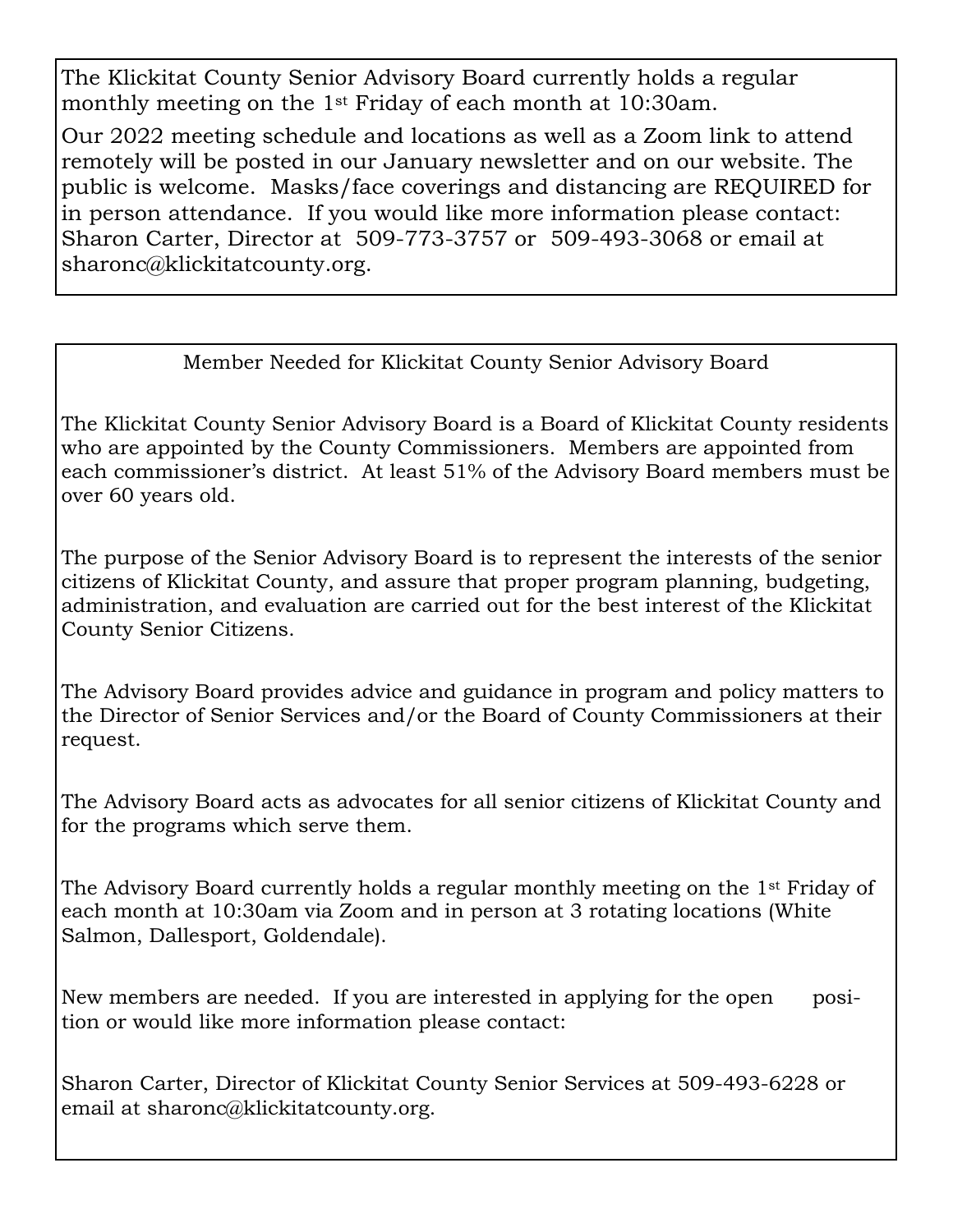# **Do you need help with Winter electricity?**

# **Senior Low Income Klickitat PUD Discount**

**If you are 62 or older and your GROSS household annual income is under \$25,760 for a single occupant household or under \$34,840 for a two person household you may qualify for the Senior Klickitat County PUD discount.** 

Call Senior Services at 773-3757 or 493-3068 to make an appointment to apply for your PUD discount. The discount runs Dec.1, 2020-May 31,2021(6 months).

## **New applications are required for everyone.**

Service may be furnished through one meter to a single-family residence only.

|                 | <b>SINGLE PERSON HOUSE-</b><br><b>HOLD</b> | <b>2 PERSON HOUSEHOLD</b> |  |
|-----------------|--------------------------------------------|---------------------------|--|
| <b>DISCOUNT</b> | <b>Yearly Income</b>                       | <b>Yearly Income</b>      |  |
| 35%             | \$12,880 or less                           | \$17,420 or less          |  |
| 25%             | $$12,881 - $17,130$                        | $$17,241 - $23,169$       |  |
| 15%             | $$17,131 - $19,320$                        | $$23,170 - $26,130$       |  |
| 5%              | $$19,321 - $25,760$                        | $$26,131 - $34,840$       |  |

**Effective Date** - Effective for billings issued December 2021 to May 2022. **Discounts are subject to funding limitations and may be suspended when limit is met.** 

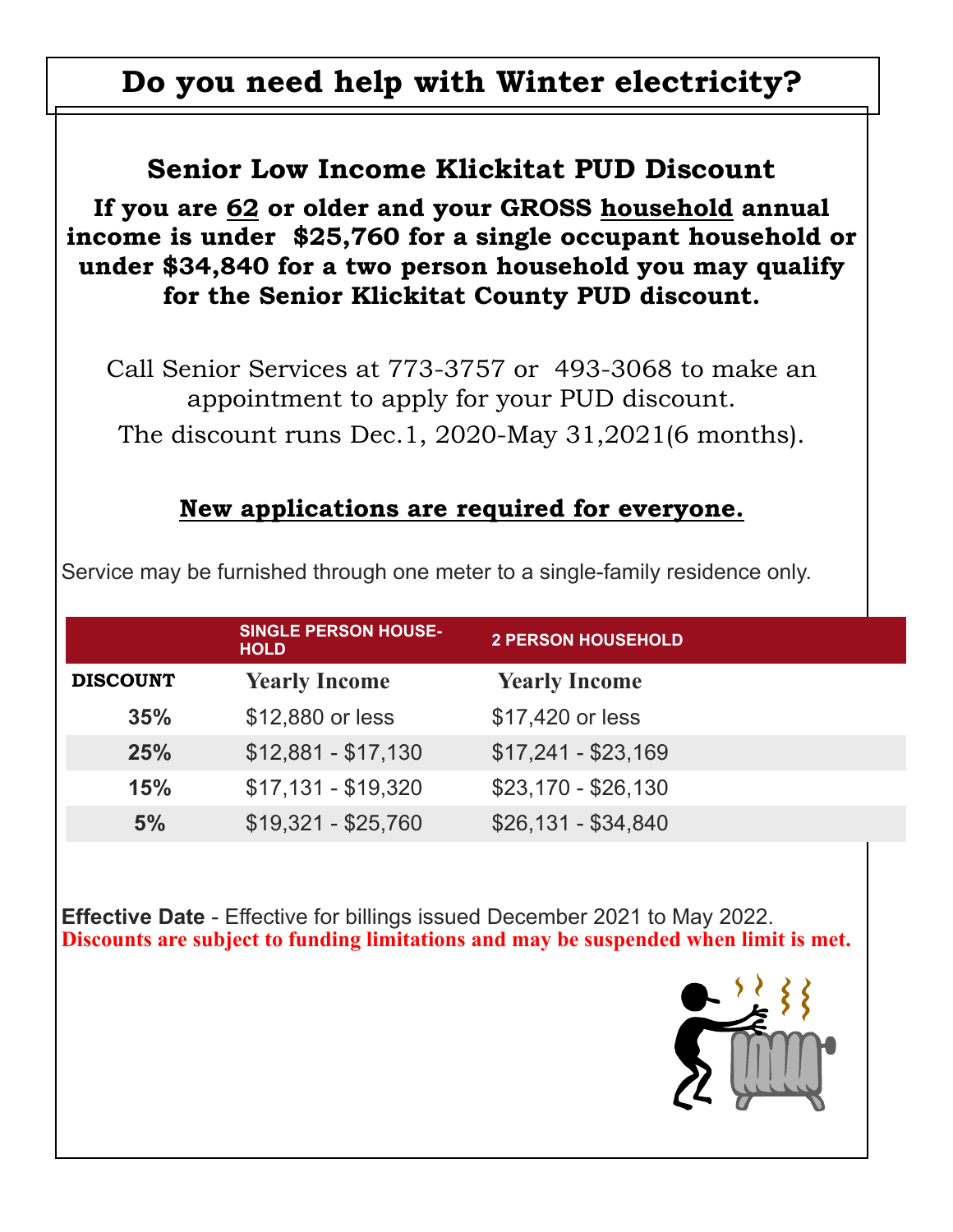

## **Medicare Reminder**

If you need to enroll in Medicare Part D for the first time, typically you will do so either during your *Initial Enrollment Period (IEP)*, the Fall Open Enrollment Period, or if you qualify for a Special Enrollment Period (SEP). Additionally, you must:

- Have Part A and/or Part B
- And, live in the Part D plan's service area

Your Part D IEP is usually the same as your Medicare IEP: the seven-month period that includes the three months before, the month of, and the three months following your 65th birthday. For example, let's say you turn 65 in May. Your IEP runs from February 1 to August 31.

The date when your Part D coverage begins depends on when you sign up:

- Enrolling during the first three months of the IEP means coverage begins the first day of the fourth month.
- Enrolling during the fourth month of the IEP or any of the three months afterwards means coverage begins the month following the month of enrollment.

You should enroll in Part D as soon as you are eligible to avoid a potential late enrollment penalty (LEP) and gaps in coverage. If you do not enroll in Part D during your IEP, you can also enroll in or make changes to Part D coverage during the Fall Open Enrollment Period—but you may have a late enrollment penalty if you are using Fall Open Enrollment to enroll in Part D for the first time.

Under certain circumstances, you may have an SEP to enroll in a Part D plan, including if you:

Had creditable drug coverage Have job-based drug coverage through your or your spouse's employment

Are eligible for Extra Help

Note: If you are enrolled in Medicare because of a disability and currently pay a premium penalty, once you turn 65 you will no longer have to pay the penalty. This is because you will qualify for a new Part D IEP when you turn 65.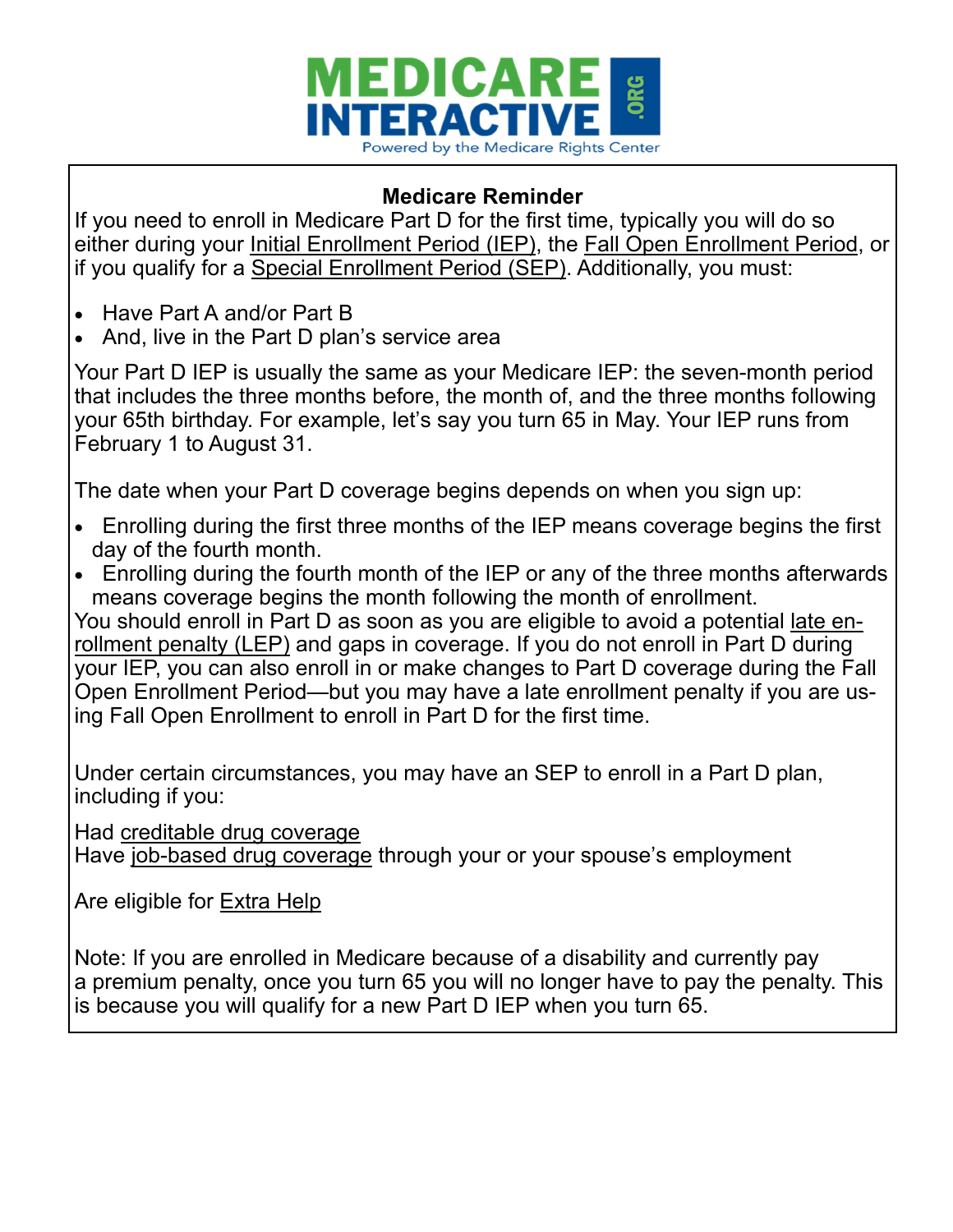## **Savvy Senior Pill Splitting: When it's safe, and when it isn't**

#### *Dear Savvy Senior,*

#### *When is it safe, or not safe, to split pills? I have a cousin who cuts almost all her pills in half in order to save money, but I'm wondering if she's going overboard. What can you tell me about this?*

#### *Curious Cousin*

#### Dear Curious,

Pill splitting – literally cutting them in half – has long been a popular way to save on medication costs, but your cousin, if she hasn't already done so, needs to talk to her doctor or pharmacist because not all pills should be split.

The reason pill splitting is such a money saver is because of the way drugs are manufactured and priced. A pill that's twice as strong as another may not be twice the price. In fact, it's usually about the same price. So, buying a double-strength dose and cutting it in half may allow you to get two months' worth of medicine for the price of one. But is it safe? As long as your doctor agrees that splitting your pills is OK for you, you learn how to do it properly, and you split only pills that can be split, there's really no danger.

#### **Ask Your Doctor**

If you're interested in splitting your pills, talk to your doctor or pharmacist to find out if any of the medicines you use can be safely split. It's also important to find out whether splitting them will save you enough money to justify the hassle.

The pills that are easiest to split are those with a score down the middle. However, not every pill that's scored is meant to be split. Pills that are most commonly split are cholesterol lowering drugs, antidepressants and high blood pressure medicines.

#### **Use a Pill Splitter**

Having the right equipment is very important too. Don't use a knife or scissors to cut your pills in half. This can cause you to split them unevenly resulting in two pieces with very different dosages, which can be dangerous. Purchase a proper pill cutter that has a cover and a V-shaped pill grip that holds the pill securely in place. You can find them at most pharmacies for \$5 to \$10.

For convenience, you might be tempted to split the whole bottle of pills at once. But it's best to do the splitting on the day you take the first half, and then take the other half on the second day or whenever you are scheduled to take your next dose. That will help keep the drugs from deteriorating due to exposure to heat, moisture, or air. It will also help ensure that any deviation in the size of one dose is compensated in the next. It's also important to know that pills are only safely split in half, and never into smaller portions such as into thirds or quarters.

#### **Don't Split These Drugs**

Some pills should never be split. Drugs that are time-released or long-lasting and tablets that contain a combination of drugs probably shouldn't be split, because it's difficult to ensure a proper amount of active ingredient in each half. Pills with a coating to protect your stomach, and pills that crumble easily or irritate your mouth shouldn't be split either, along with chemotherapy drugs, anti-seizure medicines, birth control pills and capsules containing powders or gels.

Again, your doctor or pharmacist will know which drugs can and cannot be split. If you're taking a medicine that can be split, you'll need to get a prescription from your doctor for twice the dosage you need. Then you can start splitting and saving, safely.

**Send your senior questions to: Savvy Senior, P.O. Box 5443, Norman, OK 73070, or visit** *SavvySenior.org***. Jim Miller is a contributor to the NBC** *Today* **show and author of** *"The Savvy Senior"* **book.**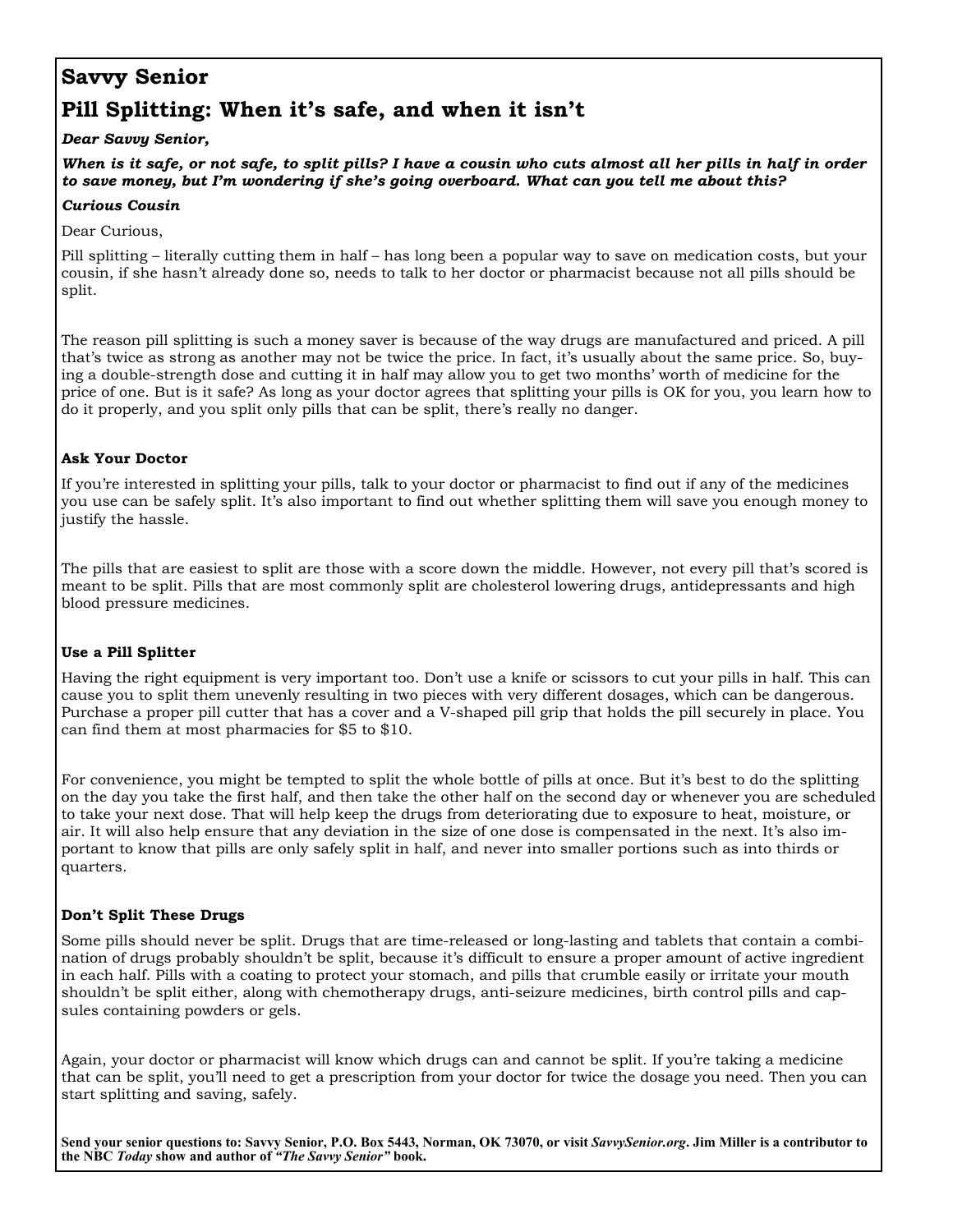

| <b>Sun</b>                          | <b>Mon</b>                                       | <b>Tue</b>                                      | <b>Wed</b>                                    | <b>Thu</b>                                                   | Fri                                  | <b>Sat</b>     |
|-------------------------------------|--------------------------------------------------|-------------------------------------------------|-----------------------------------------------|--------------------------------------------------------------|--------------------------------------|----------------|
| Menu<br><b>Subject to</b><br>Change |                                                  |                                                 | 1 WS<br>Hungarian<br>Goulash                  | 2GD<br>Hungarian<br>Goulash                                  | $\overline{3}$                       | $\overline{4}$ |
| 5                                   | 6 WS<br>Tomato Soup<br>and Turkey<br>Sandwich    | 7GD<br>Tomato Soup<br>and Turkey<br>Sandwich    | 8 WS<br><b>Baked</b><br>Chicken               | 9GD<br><b>Baked</b><br>Chicken                               | 10                                   | 11             |
| 12                                  | 13 WS<br>Salisbury<br><b>Steak</b>               | 14 GD<br>Salisbury<br><b>Steak</b>              | 15 WS<br>Ham and<br><b>Black Eyed</b><br>Peas | 16 GD<br>Ham and<br><b>Black Eyed</b><br>Peas                | 17                                   | 18             |
| 19                                  | <b>20 WS</b><br>Ham and<br>Scalloped<br>Potatoes | 21 GD<br>Ham and<br>Scalloped<br>Potatoes       | 22 WS<br>Kielbasa &<br>Potato<br>Bake         | 23 GD<br>Cook's<br>Choice<br><b>Office closes</b><br>at 12pm | 24<br><b>Office</b><br><b>Closed</b> | 25             |
| 26                                  | 27 WS<br>Macaroni &<br>Cheese<br>w/ham           | 28 GD<br>Macaroni &<br>Cheese<br>$w/\text{ham}$ | 29 WS<br>Sweet and<br>Sour<br>Meatballs       | 30 GD<br>Sweet and<br>Sour<br>Meatballs                      | 31<br><b>Office</b><br><b>Closed</b> | New Yea        |

Klickitat County Senior Services has expanded our hot home delivered meals services (Meals on Wheels) during this COVID-19 period due to our congregate meal site locations being closed.

Meals are being provided to Seniors (60+) and spouse or caregiver in home with Senior as follows:

- Frozen home delivered meals anywhere in Klickitat County
- Hot Meals at 12-Noon on Mondays and Wednesdays delivered within 30 miles of our kitchen in White Salmon.
- Hot Meals at 12-Noon on Tuesdays and Thursdays delivered within 30 miles of our kitchen in Goldendale.

Seniors can also arrange a curbside pick up of a hot meal at our White Salmon or Goldendale locations on the hot meal days if preferred.

Call Klickitat County Senior Services to sign up: Goldendale: 509-773-3757 White Salmon: 509-493-3068 Toll Free: 1-800-447-7858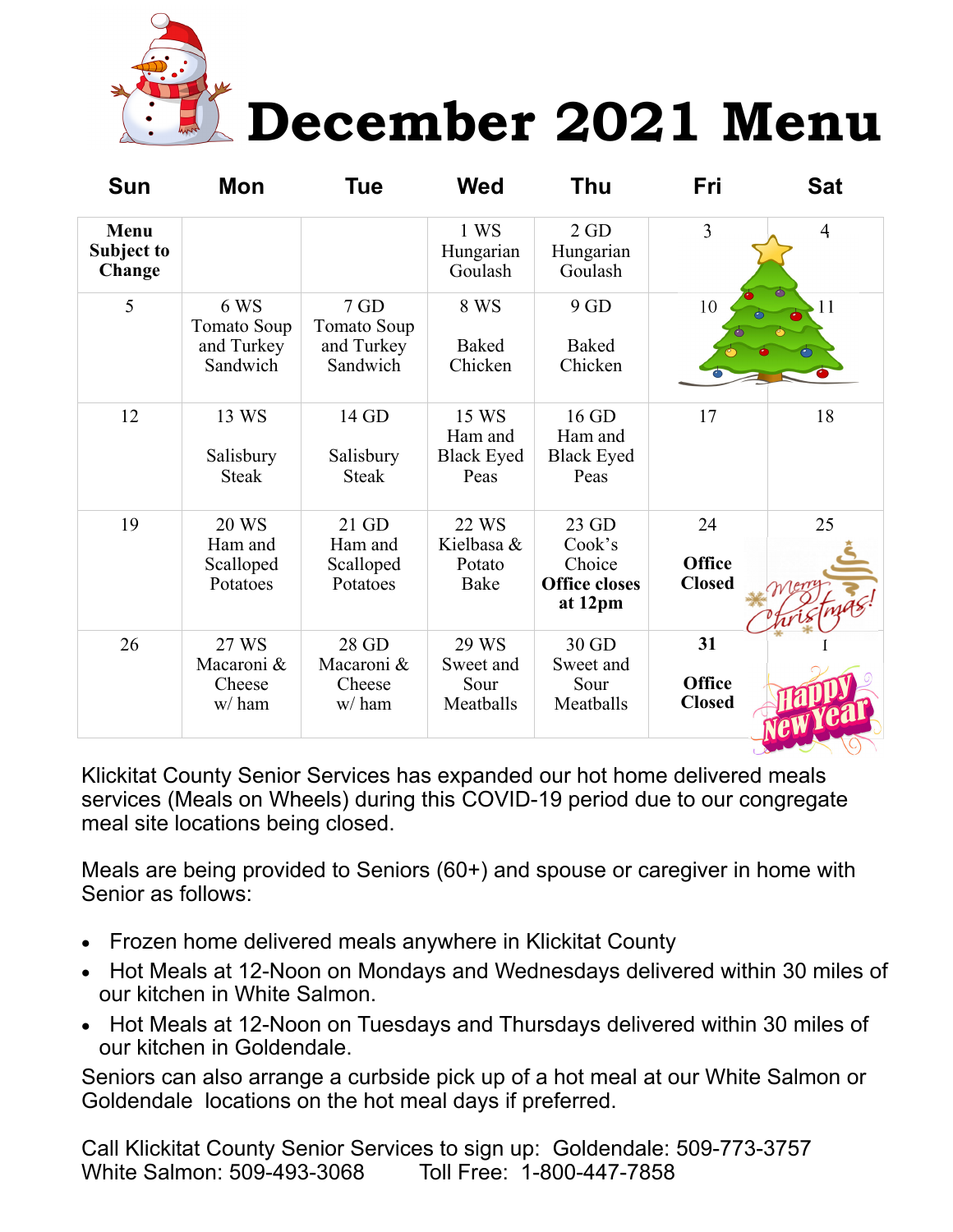## **The Area Agency on Aging & Disabilities of Southwest Washington's Caregiver Corner**

## **Caregiving and the holidays: from stress to success!**

## *By Family Caregiver Alliance*

For many caregivers the holiday season gives rise to stress, frustration and anger, instead of peace and good will.

Caregivers may feel resentful towards other family members who they feel have not offered enough assistance. Managing care for someone who has a cognitive impairment may leave caregivers feeling that they will not be able to participate as fully as they would like in family gatherings. Already feeling overwhelmed with caregiving tasks, stressed-out caregivers may view traditional holiday preparations as more of a drain of precious energy than a joy.

Following are some suggestions that may help make the holidays more enjoyable for you and your loved ones. Keep in mind that the holidays can, in fact, provide unique opportunities to seek better communication, connection and support from family and friends.

#### **An opportunity for communication**

It's hard to know how much to communicate about a loved one's decline in cognitive functioning and personal care needs. Whom do you tell? How much do you tell? Although it is understandable to have reservations about discussing a loved one's impairments, honest communication about the realities of the caregiving situation offers others the opportunity to respond with assistance. Sharing the truths of your situation may help reduce some of the feelings of isolation and lack of appreciation common in caregivers.

#### **Holiday greetings and a brief note**

Some caregivers have had success in writing a brief note describing the person's condition and enclosing it in a holiday greeting card. This can be a nonthreatening way to inform distant or uninvolved relatives about the realities of the caregiving situation. If written in a tone that's not accusatory or guilt-inducing, family members may be more forthcoming with assistance or, at least, have a better understanding of the effort you are putting into providing care.

#### **Let sleeping dogs lie?**

It is common for caregivers to be disappointed with family members who they feel are not "pulling their weight" in caregiving responsibilities. If this holds true for you, and your goal is to enjoy the holidays, you must decide how much and when to communicate this disappointment. Consider clearing the air before the holidays or perhaps resolve within yourself to put those feelings on hold, with the intention to discuss the matter after the holiday season passes. In the meantime, enjoy the holiday!

#### **Be clear about your energy level**

Let family members know that your caregiving duties are keeping you very busy and that you only have so much energy for holiday preparation and hosting duties.

#### **Accept the need to adapt**

Caregivers often have to adapt their traditional role or experience of the holidays. This may mean allowing another family member to host more time-intensive festivities. You may need to modify the amount of time away from home to match the comfort level of your impaired loved one. You may also have to choose which events to attend based on which would be the simplest, least exhausting and most enjoyable for the person for whom you provide care—and for you.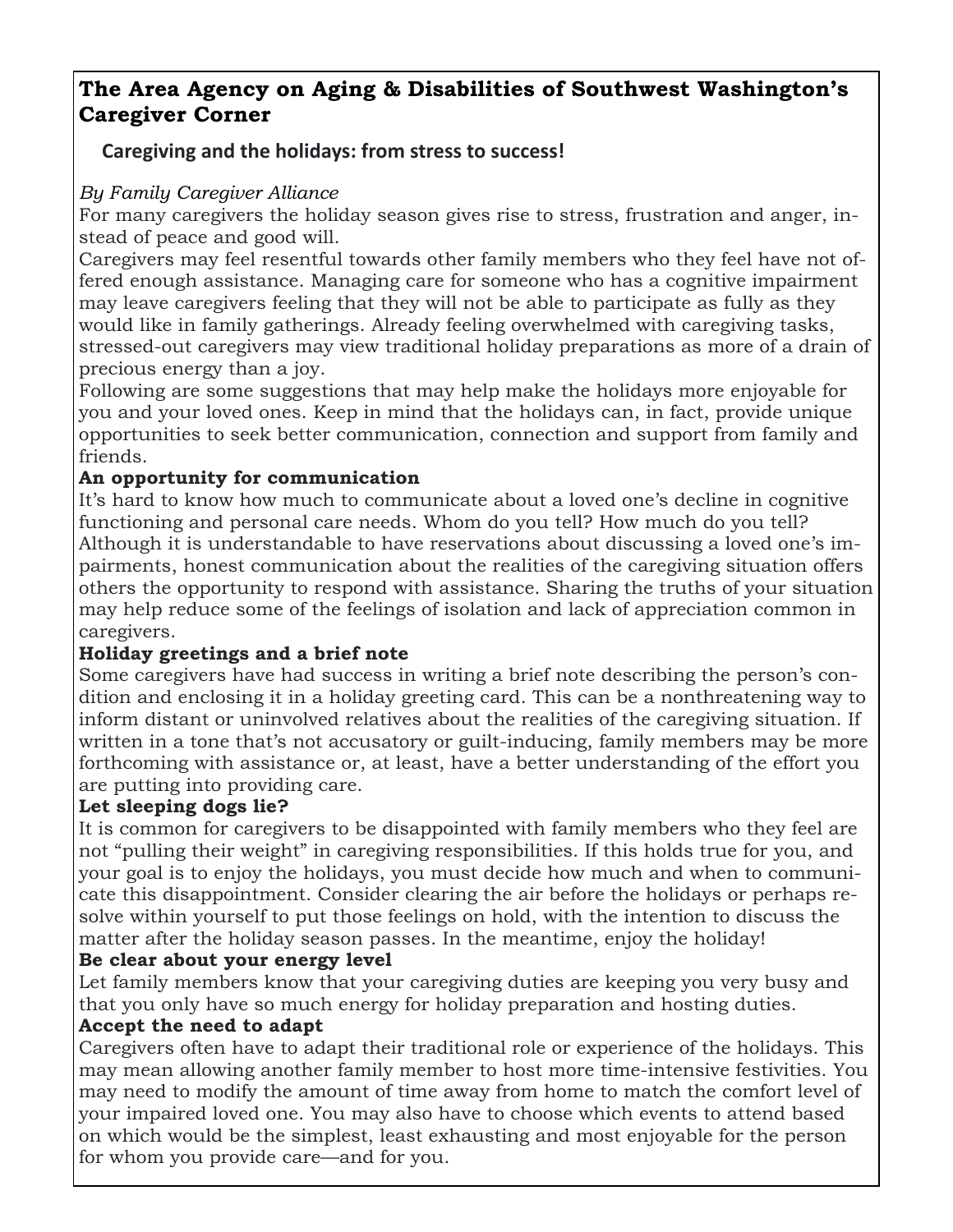## **Area Agency on Aging Caregiver Corner, continued**

#### **The visit room**

Don't expect the person with cognitive impairment to be able to adapt to all situations; you may need to adapt the environment to their needs. See if you can arrange to have another room in the house designated as a quiet place for the impaired person. Many people with dementia find multiple conversations and background noise disturbing. To avoid this anxiety, the person may benefit from time in a quieter room with less stimulus where family members could take turns visiting with them.

## **Share your wish list**

 *Respite*: some caregivers ask for time off from caregiving duties as a gift for the holidays. This could mean another family member gives you a break. Sometimes asking for a Saturday off "in the next three months" is more accepted, as family members can then schedule it into their calendars. If this is not possible, perhaps they would consider paying for a home care worker or a stay at a respite facility. Your FCA Family Consultant can help you locate these resources in your area.

 *Home repairs*: Do light bulbs need changing, or grab bars need installation? That maddening pile of junk in the garage needs to go to the dump? Tasks such as these may be the perfect way for a family member to help out if providing personal care is too uncomfortable for them.

*Care for you!* How about a gift certificate for a massage, facial or manicure? How about an opportunity to spend the day fishing or a walk in the outdoors?

**Book your homecare worker early!** Speak with your home care worker or home care agency early about your holiday plans!

#### **Schedule one-on-one time**

While caregiving, it is easy to get caught up in all the tasks of personal care and homemaking chores. Make a point of setting some time aside this holiday season to enjoy the person you care for in a relaxed, one-on-one context. The best activities are those which take advantage of long-term memory—usually less impaired in people with dementia. Try looking through family photo albums or unpacking holiday decorations, which may stimulate memories.

#### **Reflect on the rewards**

Reflecting on the rewards of caregiving can help maintain your self-esteem. It may feel very rewarding to know that you are fulfilling a vow or promise you have made to the person for whom you provide care. Your caregiving may be an expression of living up to your personal ideals or religious beliefs. You may also be experiencing a great deal of growth as you learn new skills and meet challenges in ways you never imagined possible.

## **A little thank you goes a long way**

After the holidays, write a thank you note to family members or friends who spent time with your loved one. Emphasize the positive impact their visit or brief time spent with your loved one had on them. This may reinforce positive feelings from their visit and diminish any discomfort they experienced. They may then be more encouraged to visit again or be more supportive of your efforts.

Contact Klickitat County Senior Services or ksccinfo@klickitatcounty.org to learn more about supports available to family caregivers. Article content is provided by Family Caregiver Alliance (https://www.caregiver.org/resource/caregiving-and-holidays-stresssuccess/).